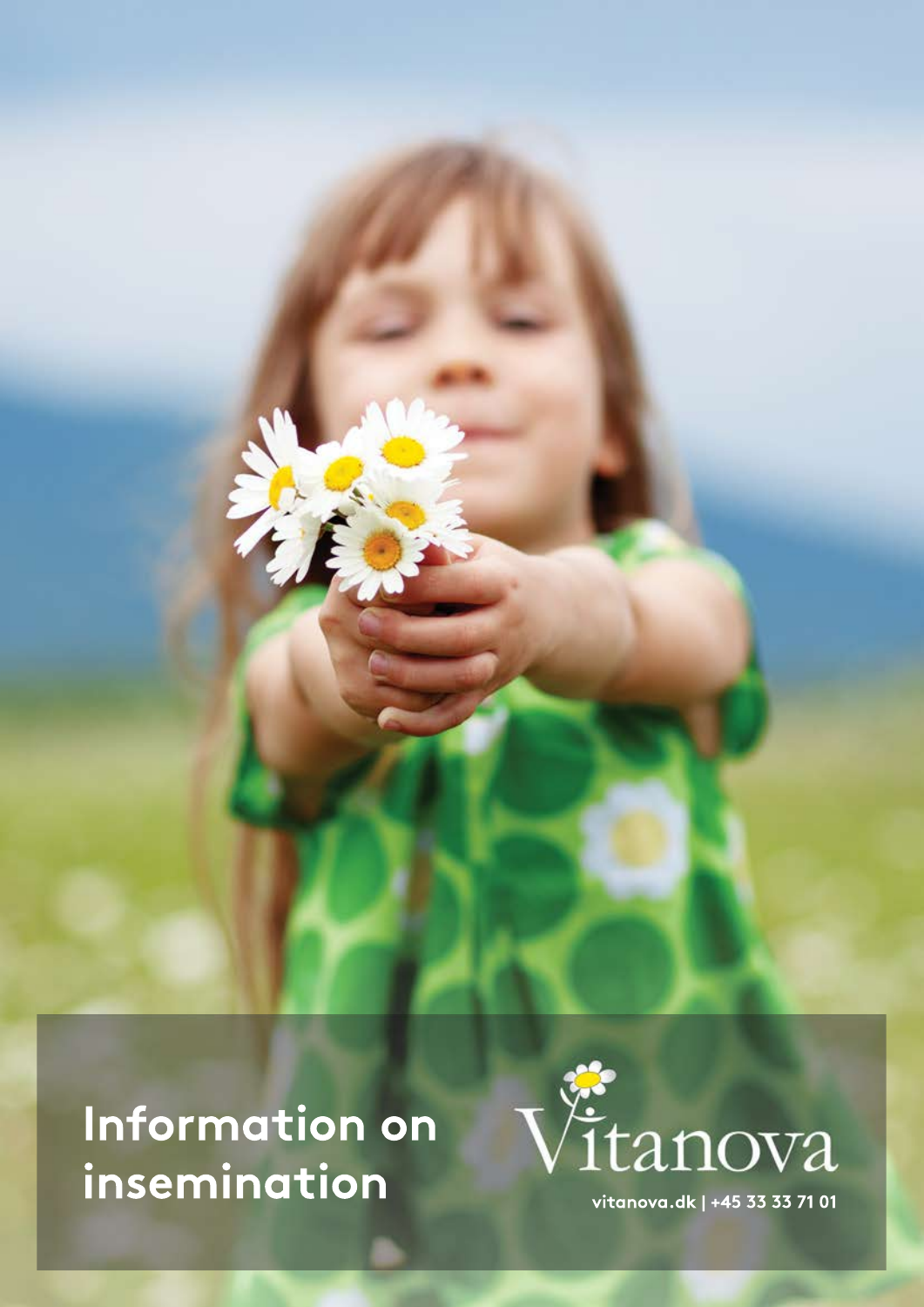

# Welcome to Vitanova and thank you for your enquiry.

You have taken the first step to becoming a mother by means of insemination. With this material we hope to be able to give you answers to some of the questions and speculations that are probably occupying you at the moment. We try to give every single woman optimal treatment and care in the process and therefore you can phone or mail in full confidence if you need to share your thoughts and queries with us.

Before insemination you must have an informal talk with one of the midwives at Vitanova. We prefer that you come to Vitanova for the conversation, but we can do it over Skype as well. The talk can take place even though you have not yet had the various examinations mentioned in the text.

According to Danish law we cannot offer help to women that are over 46 years old.

# **Contact**

Our telephone +45 33 33 71 01 is open every day from 8.00 – 15.30. Fdays, weekends and holidays from 8 – 12.00.

If you have ovulation and want to book an appointment for insemination you should call between 8 – 9.30. You cannot book an appointment for insemination over the e-mail. We need to talk to you to make sure that you come on the right day for insemination.

# The initial conversation – what do we want?

The discussion will be centred on you and your wish to become a mother. Our aim is to give you some useful advice to improve your chance of fulfilling your wishes. In this connection it is also important to talk about life style, and some of the things you can do yourself to improve your chaces for pregnancy.

Some women are completely at home with the idea of becoming mother to a donor child; others are not so sure. For this reason, we will also touch on the ethical aspects of insemination, the donor and the child.

You are welcome to invite a friend of either sex to the talk. It can also be a good idea to write down questions or thoughts before you come for the talk so that you can be surer of asking about everything. Many women spend a long time alone pondering over the decision to choose insemination and we know how difficult it can be, so you are always welcome to get in touch with us if you feel the need to enlarge on some questions, or if new questions show up.

# Menstrual cycle

Cycle means ring and of course refers to the woman's pattern in the activity of sexual hormones. The cycle starts on the same day that menstruation starts and is called the 1st day in the cycle. Following this a change takes place in the hormones which among other things causes the ripening process of the ovum, the womb lining swells up and prepares to receive the fertilized ovum. If the ovum is not fertilized then the lining is rejected, causing the bleeding we call menstruation. The cycle starts then on the first day of bleeding. The last day of the cycle is the day before the next bleeding starts. About 14 days before the start of the cycle and the start of the next bleeding, ovulation takes place.

# Ovulation tests

Some women can feel when they have ovulation, either because they feel puffed up or notice a tightening in the abdomen, or even have some pain on the side of the body where ovulation takes place. Other women notice that their vaginal secretion changes character in the days leading up to ovulation.

In the insemination process it can be of great help if the woman can feel the symptoms of ovulation. For this reason, we need the help of chemical ovulation tests. These tests only react to the ovulation hormone LH, which is only active during the few days leading up to ovulation. The hormone is released into the woman's urine and it is this we use in the tests.

The procedure is quite simply that the woman urinates on a plastic stick containing a filter treated with chemicals that only react when there is LH in the urine. The LH hormone describes a steep curve which also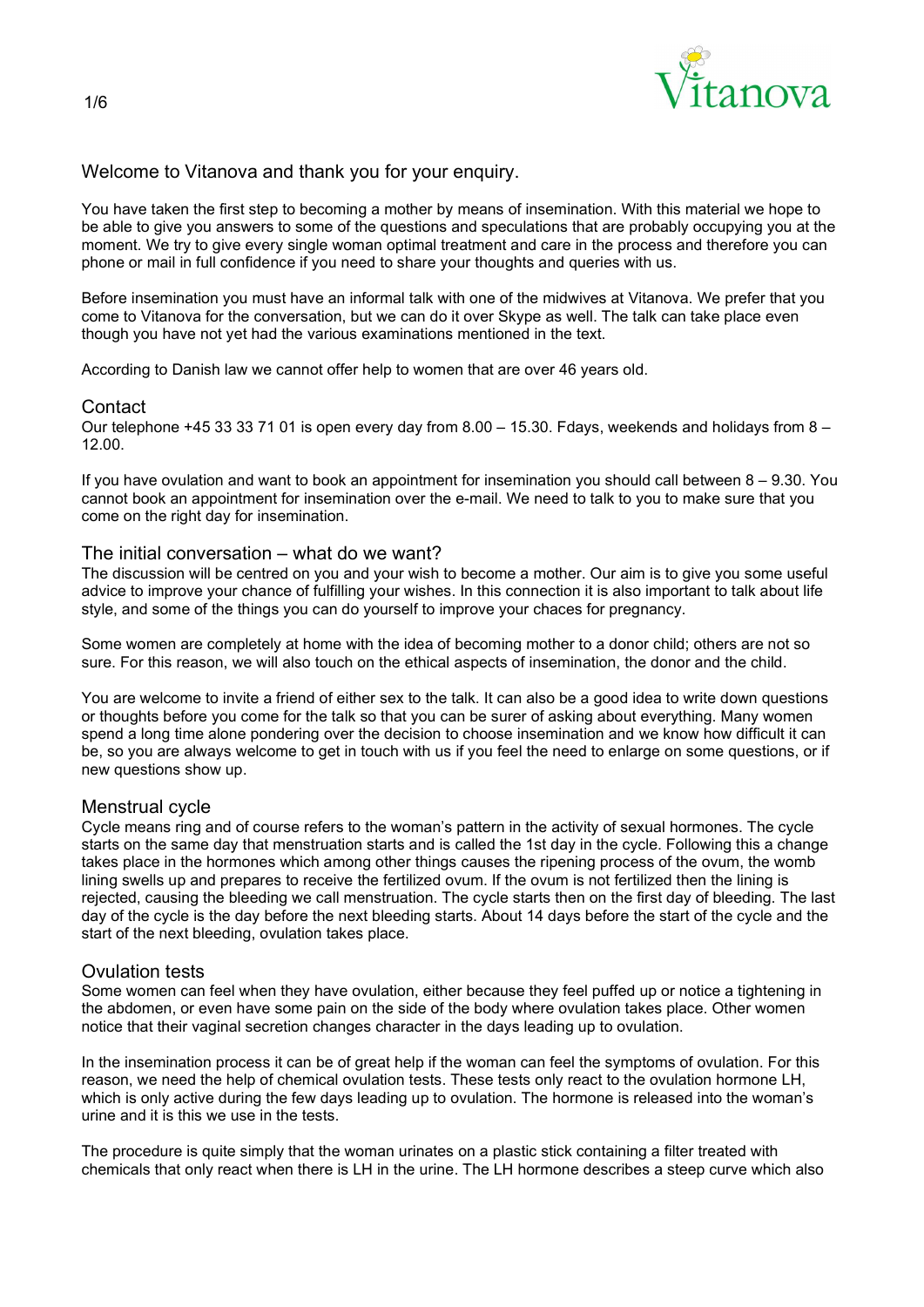

falls off sharply. For some women the peak can come in the course of 24 hours, for others it might take 5 – 6 days. It can be misleading if you keep testing after the first positive test. Therefore, it is important to start testing before there is any LH in the urine, so that a couple of tests are completely negative, and you stop testing after one clearly positive result.

The first positive test indicates ovulation within 24 – 36 hours which is the time window for insemination. We recommend testing morning and evening. The sperm used in insemination is active for 24 hours after being placed in the neck of the uterus. From this we can say that if you have a negative test in the morning and a positive one the same evening, then you should be inseminated next day. If you have a negative test in the evening and a positive test next morning, then you should be inseminated the same day the test is positive or the day after.

During our talk the midwife will instruct you in how to gain the best result with the ovulation tests and how to work out your own cycle.

# Call Vitanova when the test gets positive

As soon as the test is positive you ring us at Vitanova on +45 33 33 7101 and we will help you find the best time for insemination. The telephone time in the morning is from 8.00 to 9.30 CET and is reserved for women with ovulation.

### Hormones

Women with a perfectly regular menstrual cycle can normally not benefit from hormone stimulation. On the contrary, it could cause several ova to be ripened. In some cases, the woman could become pregnant with more than 2 – 3 foetuses which always involves a certain risk for both mother and children during pregnancy and while giving birth.

There can be cases where hormone stimulation is necessary, for example with PCO or other hormonal imbalances. If hormonal stimulation is necessary, then arrange with the doctor who prescribed the hormone treatment for scanning before insemination. If there are more than 3 ripened ova then insemination is ruled out and you must wait until the next cycle since we feel that the risk to you and the foetuses is too great. Scanning is normally carried out on days 10 or 12 in the cycle. When you have been scanned please phone us so that together we can plan when insemination should take place. Your doctor will normally be able to give you the optimal time for insemination based on the state of ripening of the ovum as shown on the scanning picture.

You can also get the scan at Vitanova and be followed by our gynaecologist.

#### Examinations before insemination

Before you start the insemination process you need to get tested for HIV and Hepatitis. Once you get the results for your tests you need to send, e-mail or fax a copy of them to us. According to the Danish law your name and ID shall be seen on the copy.

#### Summary of the tests that must be taken prior to treatment

| Women                                     | Men                                      |
|-------------------------------------------|------------------------------------------|
| To be taken before starting treatment     | To be taken before starting treatment    |
| HIV (HIV1 and HIV2)                       | HIV (HIV1 and HIV2)                      |
| Hepatitis (HbsAg, anti-HBc and anti- HCV) | Hepatitis (HbsAg, anti-HBc and anti-HCV) |
| FSH, LH, Oestradiol (hormones)            | Sperm analysis                           |
| Chlamydia                                 | Chlamydia                                |
| <b>SMEAR</b>                              |                                          |

We also recommend that you do the following tests:

HSU – examination of the uterus and the fallopian tubes

Hormones

AMH – anti-mullerian-hormone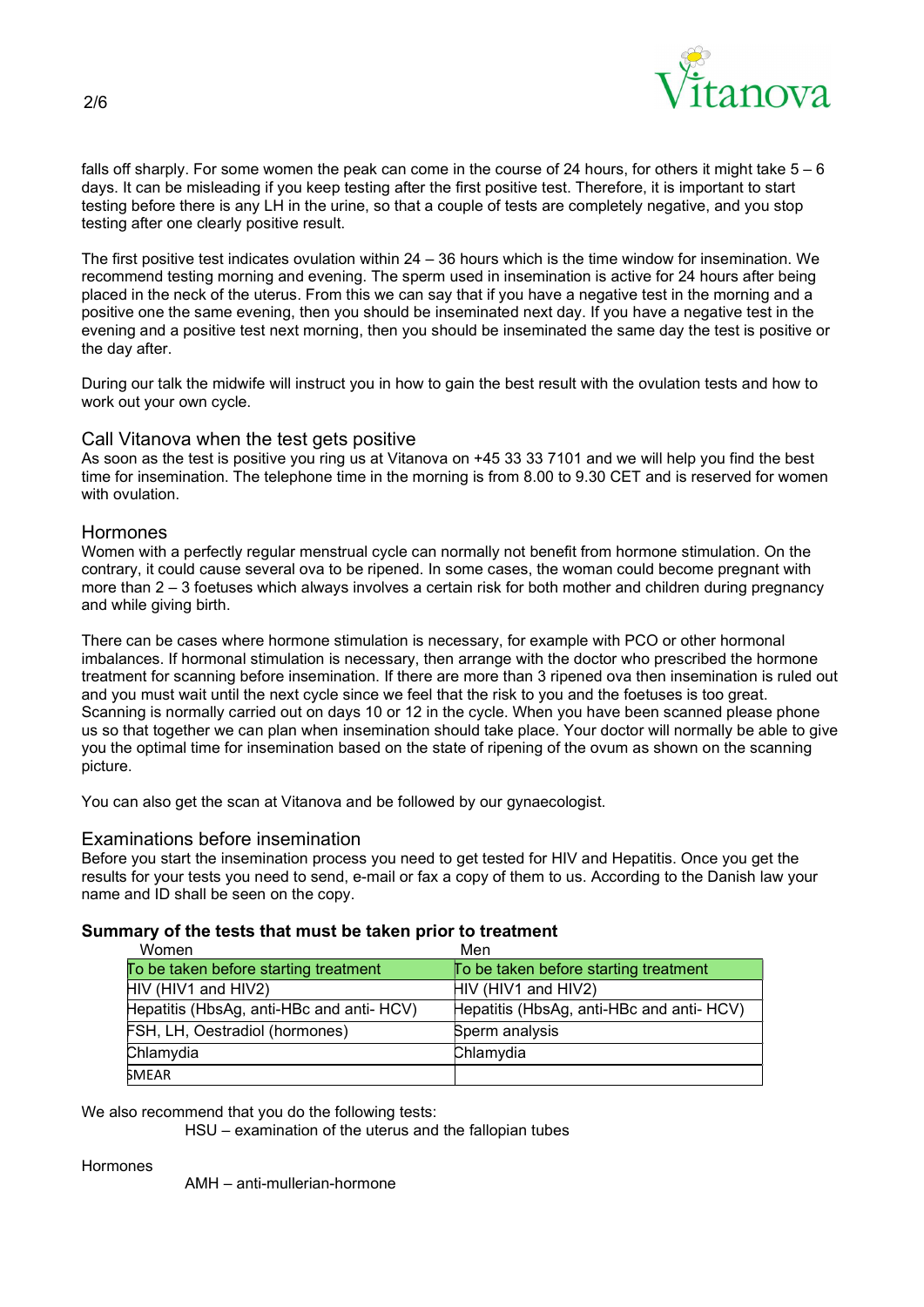

**TSH**  Anti-TPO AFC – ultrasound scan, that tells the number of follicles in the ovaria

### Take care

Some women can have abdominal infections which do not show any symptoms. These could be Chlamydeous, Gonorrhoea or other bacterial infections. If a woman is infected and is inseminated this can spread the bacteria through the fallopian tubes and into the abdominal cavity. Here are such vital organs as the liver and the intestines and an infection here can result in serious illness if the worst comes to the worst. During the whole process you must be very careful with your sexual behaviour in terms of risk of infection. With unsafe sex – even with a partner you can trust – there is always the risk of transmission of bacteria. If during the preliminaries in the process of insemination you become unsure as to whether you have been infected with any sexually transmitted disease, then it is important to have new tests carried out before the actual insemination. We are confident that you take care of yourself and accept the responsibility for being free of infection during the process of insemination.

### Examinations for infections harmful to the foetus

These examinations are not necessary concerning the insemination process it is only for your information.

### German measles

German measles or Rubella is a very dangerous infection if you are pregnant as it can cause severe damage to the foetus, but with the introduction of vaccination programmes it has almost been wiped out. The Danish State Serum Institute states that only 2 cases have been reported in pregnant women since 1996 and neither case caused foetal damage. If you are in doubt as to your status of immunity, then seek advice from your own doctor.

### Parvovirus

Most people have suffered from this illness as children. It is most widespread among children up to the age of 12. IF you work with children or have children of your own in kindergarten it would be a good idea to ask your doctor whether it is necessary to have to be tested for immunity. If you are not immune then during your pregnancy you must avoid close contact with children who have contracted the illness.

#### Toxoplasmosis

During our grandmother's time pregnant women were warned against eating raw hare meat, which was believed to cause foetal damage. It was mistakenly believed that handling raw hare meat resulted in "harelip", i.e. a cleft upper lip and palate for the child. Today we know that Toxoplasmosis is caused by a tiny parasite that has the cat as its chief host and which can be transmitted to humans via the cat's excrement. This is normally unnoticeable to us, but pregnant women are advised not to clean out the cat's tray because we know that this is one way of transmitting the disease to the foetus. This doesn't mean that you must get rid of your cat, but be more careful with contact with your pet. A blood test can show whether you are immune to Toxoplasmosis and if so you are also unable to transmit the disease to your foetus.

# Hormone status

If you are 40 years old or older or you have symptoms of menopause (irregular cycles, no ovulation, hot flush etc.) we recommend that you take test for FSH, LH, Oestradiol and AMH (anti-Müllerian-Hormone, which, shortly said, shows how many follicles there are left in the ovaria).

# Water scanning, HSU

With some gynaecologists you can take water scanning, which in principle is just the same as an HSG (hysterosalpingografi) but where water is used instead of contrast fluid.

If you have preciously suffered from abdominal illness, for example been infected with Chlamydeous, we would advise you to have an HSU before starting the insemination process even if you have been treated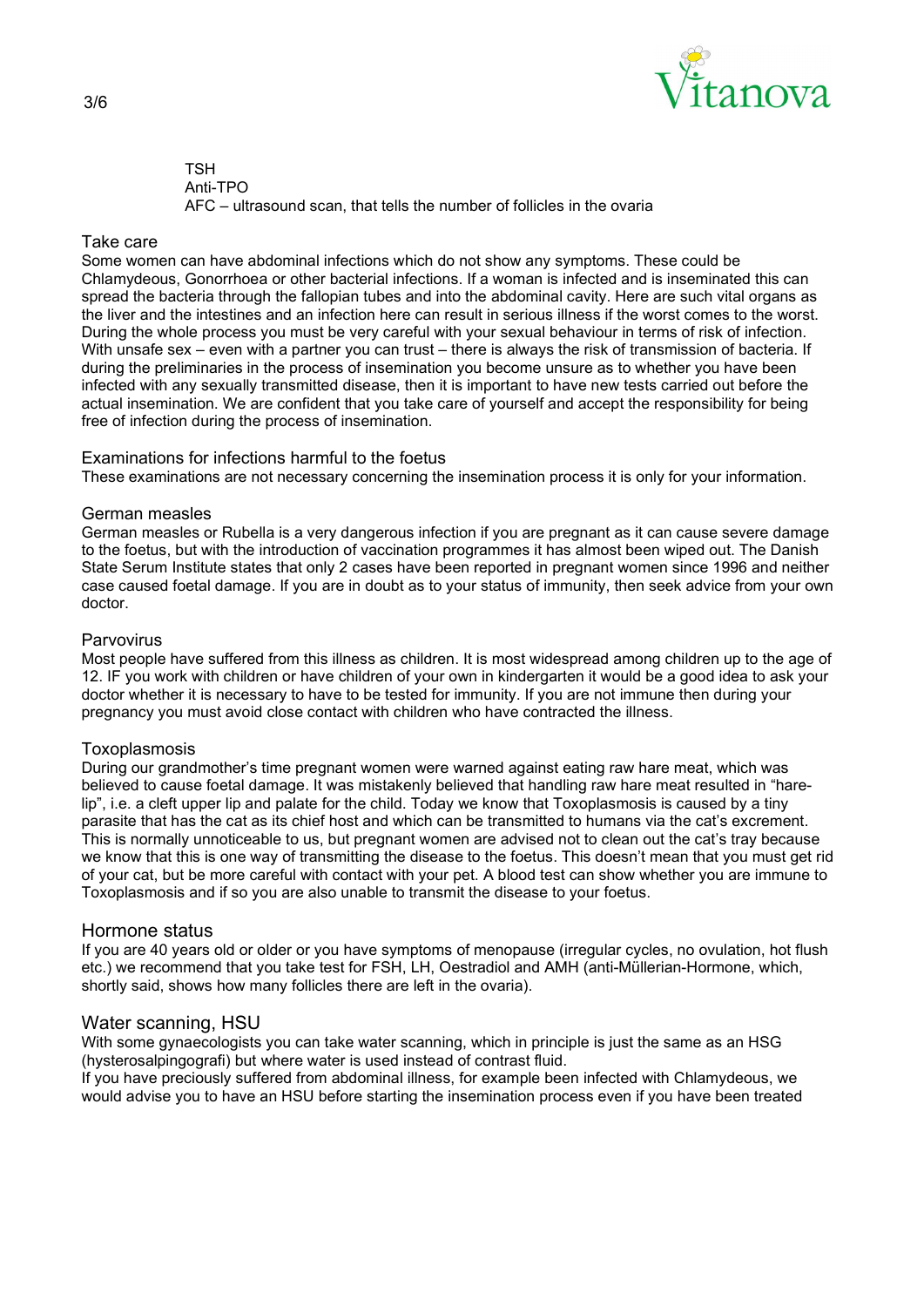

for the condition. It is unfortunately the case that most infections create scar tissue or result in a stitching together of the walls of the fallopian tubes which hinders the passage of the fertile ovum and its meeting with the sperm. In some cases, a lesser operation can improve the passage. If it is not possible to reopen the fallopian tubes, you can consider IVF.

You can book an appointment for HSU at Vitanova.

#### Insemination

The midwives at Vitanova are specially trained in insemination which is carried out by passing the sperm through the neck of the uterus on a sterile catheter. The sperm cells can find their own way up to the ovum from here. This is carried out unhurriedly and with your cooperation. During your first talk with the midwife she will ask you about special donor wishes, and these are noted on the form that you can find at the end of this pamphlet.

Insemination can be carried out with donor sperm or your own husband's sperm. You can choose between sperm from non-contact donor and open donor (with Identity Release).

#### Anonymous or open donor?

We buy donor sperm from recognized Danish sperm banks. In Denmark we have clear legal guidelines for storage of sperm and for which diseases it must be screened. A donor can only be approved by the sperm bank if he is healthy both in body and mind. All donors are Danes and therefore of Scandinavian appearance and are as rule university students. At Vitanova you have the possibility of wishing a donor from three parameters: colour of eyes, colour of hair and height. If you require sperm from a donor with a different ethnic background, this can normally be supplied by special order to the sperm bank. You can arrange the order with the midwife during your pre-conversation.

During our initial consultation we will talk about your wishes concerning the donor. You have the possibility of sharing your concerns and the midwife will guide you and help you make the decision that is right for you. If during the process you have second thoughts regarding whether you want an anonymous or open donor, it is quite alright, and you just let us know in good time before your next insemination. It is not unusual that some women change their minds either because they think more about their decision or talk to other women in a similar situation.

#### General information about donors

We buy donor sperm from Danish sperm banks which means that the donors we use are Danes. Approximately 90% of the donors are university students. The donors go through extensive physical and psychological examinations before they are approved. We also take great care in examining whether there are any hereditary illnesses in the family. A man with a hereditary predisposition to an illness can't become a donor. Statistically only 1 in 10 are approved as donors.

You can choose the colour of eyes, colour of hair and height for both types of donor. If you need to go to more than one insemination, we can choose to switch between donors that meet with your wishes. In our experience it is best to switch between the donors until we find the donor that harmonizes best with the woman.

If you require sperm from a donor with a different ethnic background than Danish, this can normally be supplied but naturally depends on whether the sperm bank has a donor with the ethnical background you prefer.

#### Open donor

It requires a lot of consideration for the man to decide whether he wants to be an open donor. It may appear to be a good thing to do when you're young, but of course he also needs to consider where he is in life when the child looks him up 18 years later. At that point in time he probably has a family of his own. For this reason only a few men choose to be open donors. Also, he's not donor of just one child. Depending on a country's population he may have more or fewer children. In Denmark each donor can father up to 12 children.

An open donor will never be part of the child's life. Still we understand the women who make this choice on behalf of their children. Based on research from e.g. the Netherlands we know that most children are not interested in meeting their donor. The research also shows that if you are open towards the child about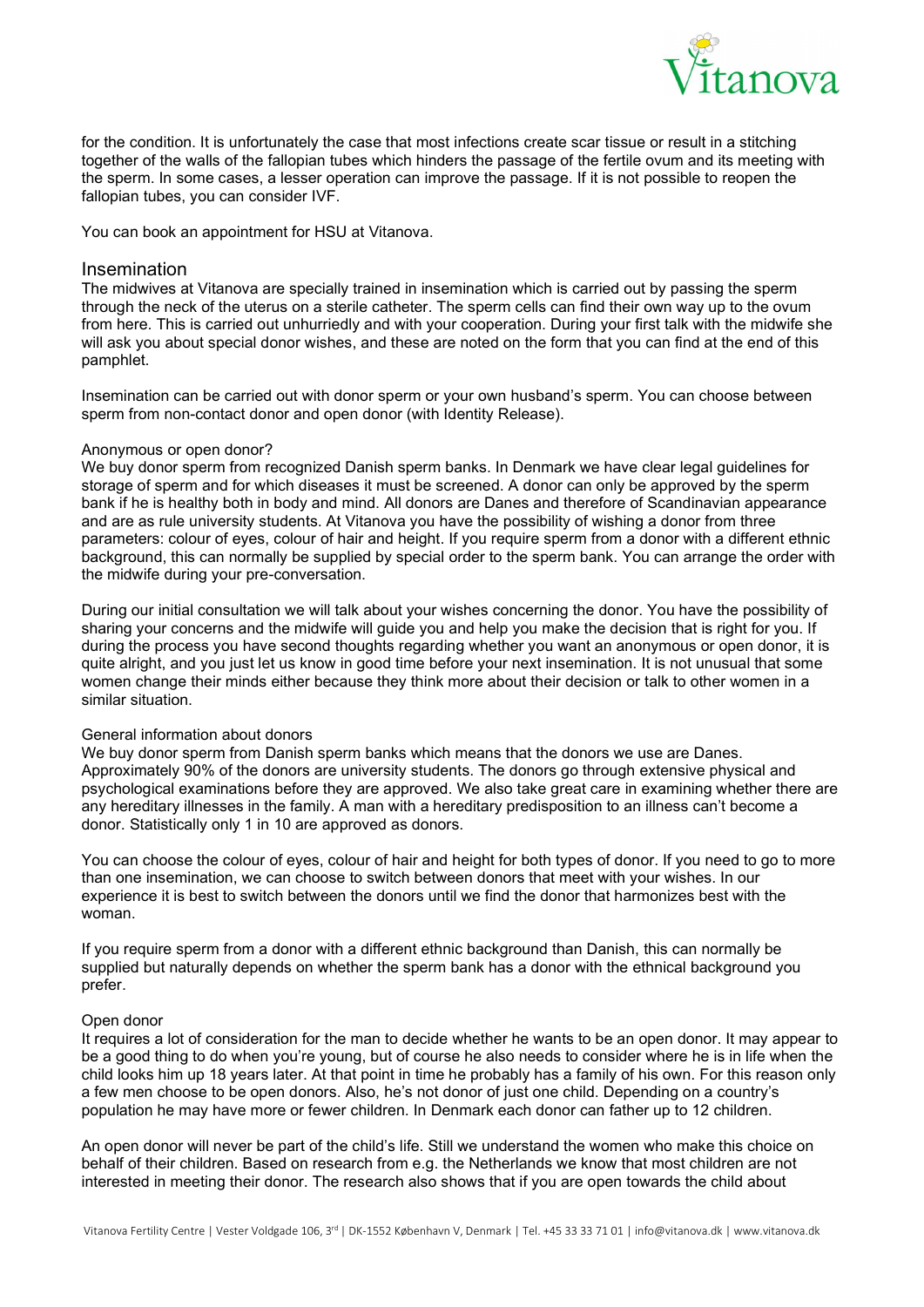

his/hers origin, the need to meet the donor is lessened. The most important thing to a mother who chooses to have a child with a donor is that throughout her life she is open towards the child about his/hers origin. Quite early in life children start to wonder who their father is and when they do it is important to tell the truth. Most children understand that they are planned and wanted children and that mother had help to make her greatest wish come true.

### When you become pregnant

When you become pregnant, you can obtain the information we have about the donor: colour of eyes, colour of hair, blood group, education or occupation (not stated with all donors), weight and year of birth. This is all the information we have about him.

# Contact between child and donor

The open donors Vitanova uses have an agreement with the sperm bank stating that the donor will not meet with the child until he/she is at least 18 years old. This means that if your child is interested in meeting with the donor all contact must go through the sperm bank, as only the sperm bank knows the identity of the donor. If for any reason the sperm bank or Vitanova cease to exist, this has been taken into account through legislation. All sperm banks and fertility clinics in Denmark have a legal obligation to surrender all data to cooperative partners.

If the donor dies before the child turns 18, the sperm bank is not obligated to establish contact between the donor's family and the child. From a legal point of view the agreement is only valid between the donor and the sperm bank and not the donor's family. When your child is born you will receive a document from us which states who your child should turn to in case he/she wishes to obtain information about the donor.

When the child turns 18, he/she has the possibility of contacting the sperm bank to obtain the donor's civil registration number and a description of the donor's health and family relations. Furthermore the child can obtain a more personal description of the donor.

#### Known donor

If you know a man who wants to donor your child, this is a possible option. However, it requires planning and you need to take your time to find out if this possibility is best for you.

Your donor shall have an initial conversation with us before he can be accepted as a donor. He shall have taken bloodtests and a sample of sperm, to see if the quality is such that it can be used for treatment. It is therefore necessary that your donor comes to the clinic for the conversation.

After the conversation we make a report which you shall read and sign if you accept the donor. Once you have accepted the donor he can deliver sperm for freezing at Vitanova. We store the frozen sperm and taw it when you come for treatment.

#### Your partner's semen

For some couples pregnancy is possible even though the partner's semen is of low quality. In some cases the treatment carried out by us before insemination can improve the quality to such an extent that fertilisation of the ovum is possible. The procedure during insemination is the same as with donor semen. Should your partner's semen not be good enough, or if he is unable to produce it, we can help you find a donor who resembles your partner as closely as possible.

#### Insemination itself

When you come for insemination the midwife will discuss with you how it is carried out. There is plenty of time to talk about what will happen and you have the opportunity of asking all the questions you like.

After you have talked to the midwife and are ready for insemination, the sperm is placed beyond the neck of the uterus with a thin, sterile catheter. The insemination itself takes no more than 5 – 10 minutes and is normally quite painless. You may now remain resting for about 30 minutes – not so much for physical as for emotional reasons – so you have your soul with you, so to speak! You can spend this resting time as you thin fit. You can listen to music, read a good book, or perhaps you would like a short nap. Our insemination couch is specially designed so that two people can lie close together if that is what you wish.